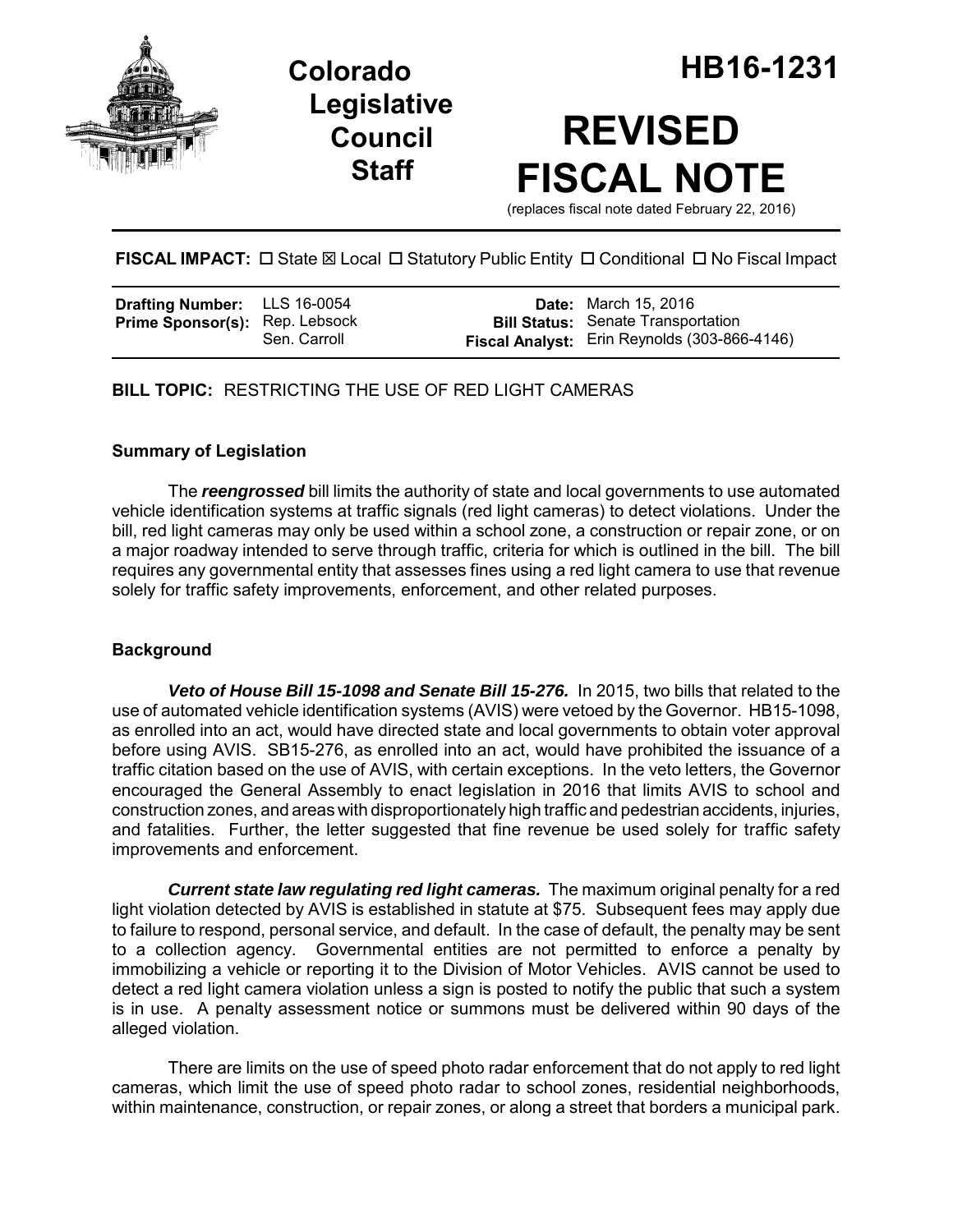March 15, 2016

*Departments of Transportation and Public Safety.* Under current law, the Colorado Department of Transportation (CDOT) may request the Department of Public Safety (DPS) to utilize AVIS to detect speeding violations within an active highway maintenance, repair, or construction zone. The state does not currently use AVIS in this capacity, and is not authorized to use red light cameras under current law.

#### **Assumptions**

Because the bill permits the use of red light cameras in school zones, construction or repair zones, and, in particular, on major roadways intended to serve through traffic, the fiscal note assumes that local governments that have adopted ordinances approving the use of red light cameras will continue to utilize AVIS technology to promote intersection safety at similar rates. The Local Government section provides information on current red light camera use.

#### **Local Government Impact**

Beginning in the current fiscal year, FY 2015-16, local government fine revenue from red light camera violations captured through AVIS may fluctuate. For informational purposes, Table 1 shows a two-year average of revenue collected and costs incurred by the eight municipalities that currently use red light cameras. Expenditures generally include equipment maintenance and ticket processing.

| Table 1. Two-Year Average Revenue and Expenditures<br>from Municipal Use of Red Light Cameras<br>Numbers are rounded |               |                     |                    |  |  |  |
|----------------------------------------------------------------------------------------------------------------------|---------------|---------------------|--------------------|--|--|--|
| City                                                                                                                 | Revenue       | <b>Expenditures</b> | <b>Net Revenue</b> |  |  |  |
| Aurora                                                                                                               | \$3.2 million | \$1.9 million       | \$1.3 million      |  |  |  |
| Boulder*                                                                                                             | 1.1 million   | 863,000             | 219,000            |  |  |  |
| <b>Commerce City</b>                                                                                                 | 383,000       | 224,000             | 158,000            |  |  |  |
| Denver*                                                                                                              | 905,000       | 440,000             | 465,000            |  |  |  |
| Fort Collins*                                                                                                        | 410,000       | 280,000             | 130,000            |  |  |  |
| Greenwood Village                                                                                                    | 337,000       | 283,000             | 54,000             |  |  |  |
| Lone Tree                                                                                                            | 134,000       | 78,000              | 56,000             |  |  |  |
| Pueblo                                                                                                               | 138,000       | 126,000             | 12,000             |  |  |  |
| <b>Totals</b>                                                                                                        | \$6.6 million | \$4.2 million       | \$2.4 million      |  |  |  |

*Source: Colorado Municipal League*

*\* Expenditure data specific to red light camera use in Boulder, Denver, and Fort Collins, where speed photo radar is also used, was not available at the time of writing, so these expenditure totals were extrapolated proportionally to revenue totals in each category.*

#### **Effective Date**

The bill takes effect upon signature of the Governor, or upon becoming law without his signature.